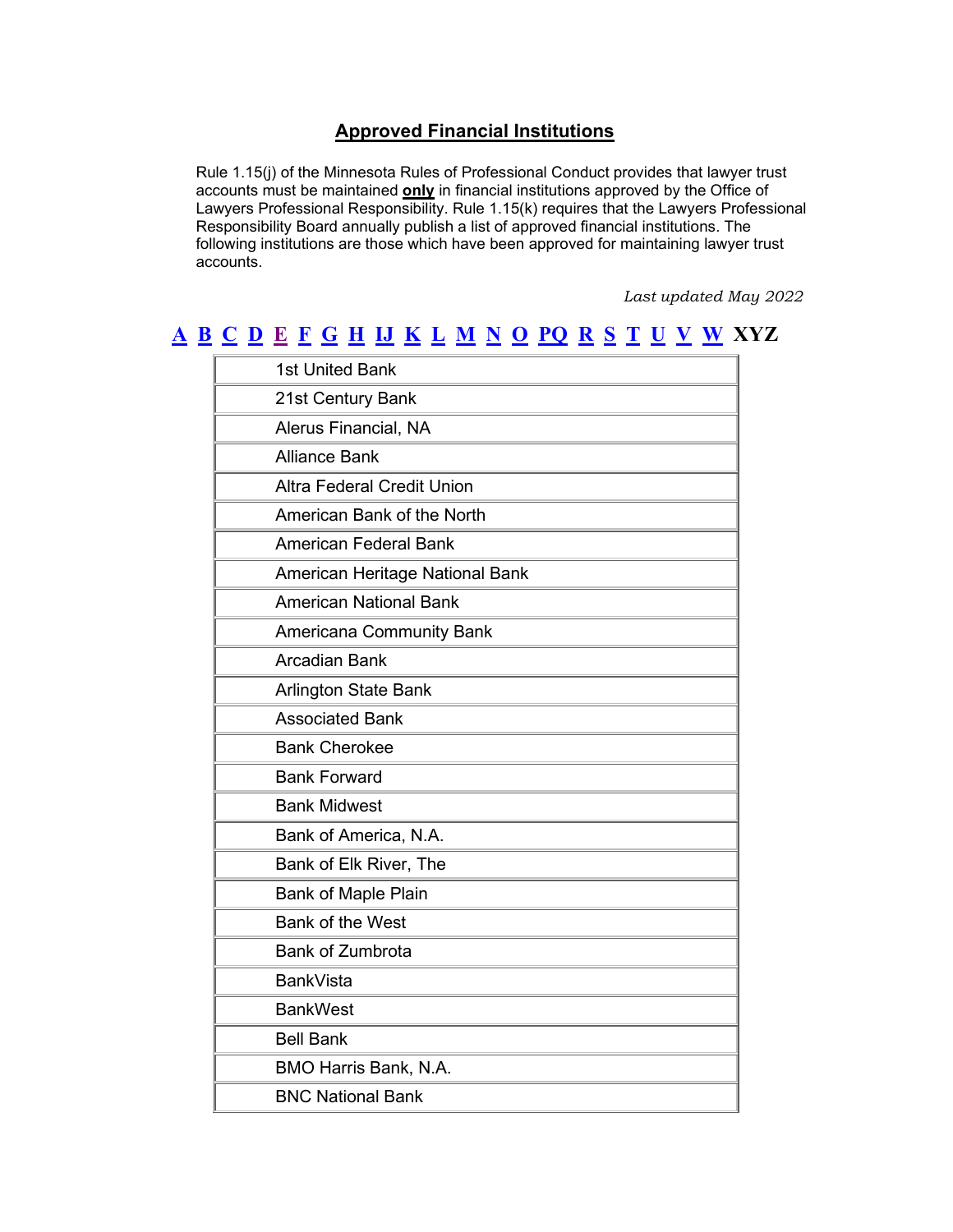<span id="page-1-2"></span><span id="page-1-1"></span><span id="page-1-0"></span>

| <b>Border State Bank</b>                     |
|----------------------------------------------|
| <b>Boundary Waters Bank</b>                  |
| Bremer Bank, N.A.                            |
| <b>Bridgewater Bank</b>                      |
| Cambridge State Bank                         |
| <b>Castle Rock Bank</b>                      |
| <b>Center National Bank</b>                  |
| <b>Charter Bank</b>                          |
| <b>Choice Bank</b>                           |
| <b>Citizens Alliance Bank</b>                |
| Citizens Bank & Trust Company                |
| <b>Citizens Bank Minnesota</b>               |
| <b>Citizens Independent Bank</b>             |
| <b>Citizens National Bank of Park Rapids</b> |
| <b>Citizens State Bank of Roseau</b>         |
| Citizens State Bank of Tyler, Inc.           |
| <b>City &amp; County Credit Union</b>        |
| Citizens Community Federal Bank, N.A.        |
| <b>Commerce Bank</b>                         |
| <b>Community Bank</b>                        |
| <b>Community Development Bank fsb</b>        |
| <b>Community Resource Bank</b>               |
| <b>Concorde Bank</b>                         |
| <b>CornerStone State Bank</b>                |
| CorTrust Bank, N.A.                          |
| <b>Coulee Bank</b>                           |
| Crown Bank                                   |
| <b>Currie State Bank</b>                     |
| Dacotah Bank                                 |
| Deerwood Bank                                |
| <b>Drake Bank</b>                            |
| Eagle Bank                                   |
| EntreBank                                    |
| <b>ESB Bank</b>                              |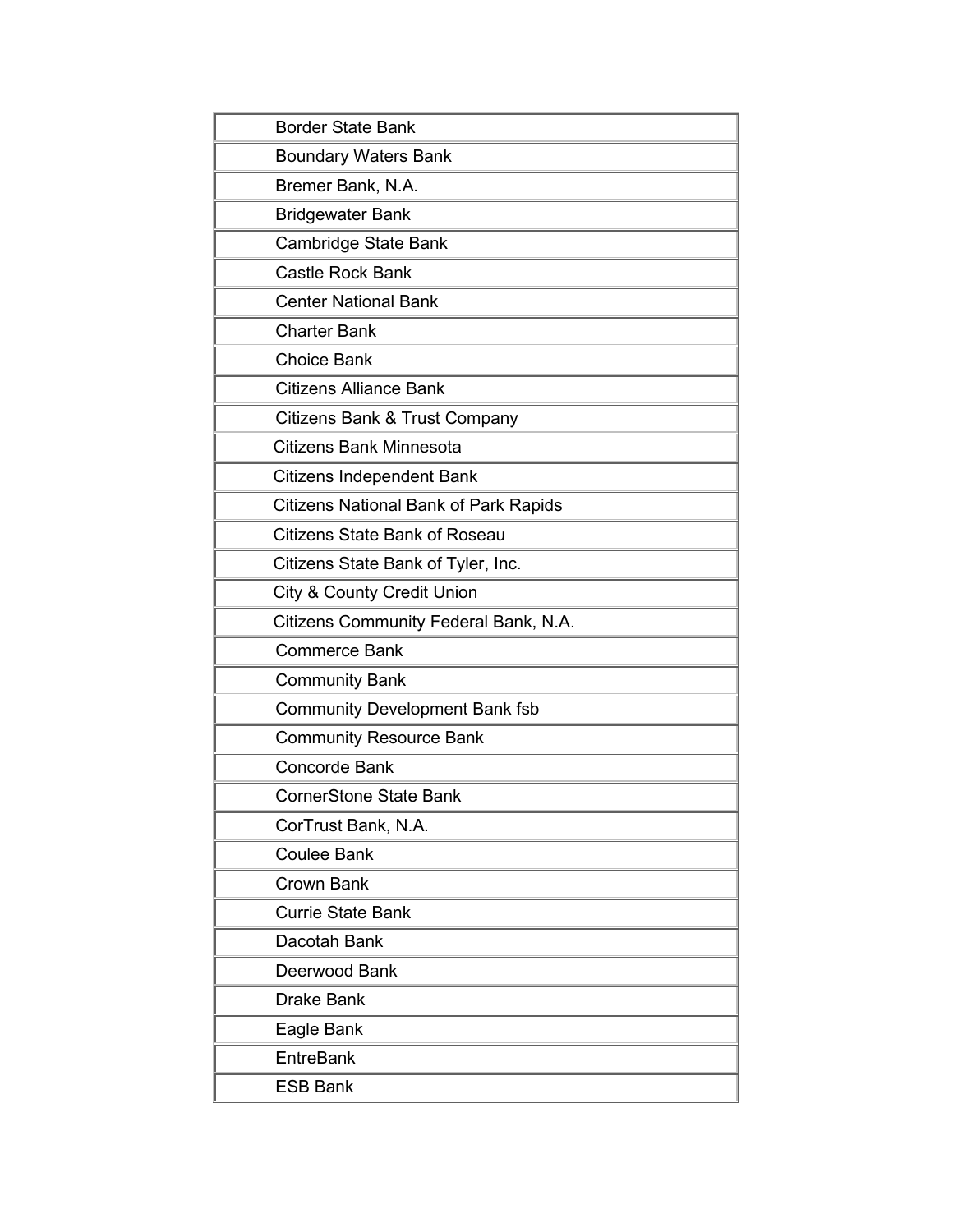<span id="page-2-0"></span>

| F & M Community Bank                                              |  |
|-------------------------------------------------------------------|--|
| <b>Falcon National Bank</b>                                       |  |
| <b>Farmers and Merchants Savings Bank</b>                         |  |
| Farmers and Merchants State Bank (Appleton)                       |  |
| Farmers and Merchants State Bank (Blooming Prairie;<br>Austin)    |  |
| Farmers and Merchants State Bank (New York Mills)                 |  |
| Farmers and Merchants State Bank of Springfield                   |  |
| Farmers State Bank (Underwood; Dalton; Rothsay)                   |  |
| <b>Farmers State Bank of Hamel</b>                                |  |
| <b>Farmers State Bank of Watkins</b>                              |  |
| <b>Fidelity Bank</b>                                              |  |
| First Bank & Trust                                                |  |
| <b>First Bank Blue Earth</b>                                      |  |
| First Citizens Bank (Mora)                                        |  |
| <b>First Farmers &amp; Merchants Bank</b>                         |  |
| First Farmers & Merchants National Bank - Brownsdale              |  |
| First Farmers and Merchants Bank (Cannon Falls)                   |  |
| First Farmers and Merchants Bank (Fairmont; St. Paul)             |  |
| First Farmers and Merchants National Bank (Luverne;<br>Pipestone) |  |
| First Farmers and Merchants State Bank of Grand Meadow            |  |
| First Financial Bank in Winnebago                                 |  |
| <b>First Independent Bank</b>                                     |  |
| First International Bank & Trust                                  |  |
| First Minnetonka City Bank                                        |  |
| First National Bank (Bagley; Fosston)                             |  |
| First National Bank (Chisholm; Cook)                              |  |
| First National Bank - Fulda, et. al                               |  |
| <b>First National Bank Minnesota</b>                              |  |
| <b>First National Bank North</b>                                  |  |
| First National Bank of Bemidji                                    |  |
| <b>First National Bank of Buhl</b>                                |  |
| <b>First National Bank of Cokato</b>                              |  |
| <b>First National Bank of Elk River</b>                           |  |
|                                                                   |  |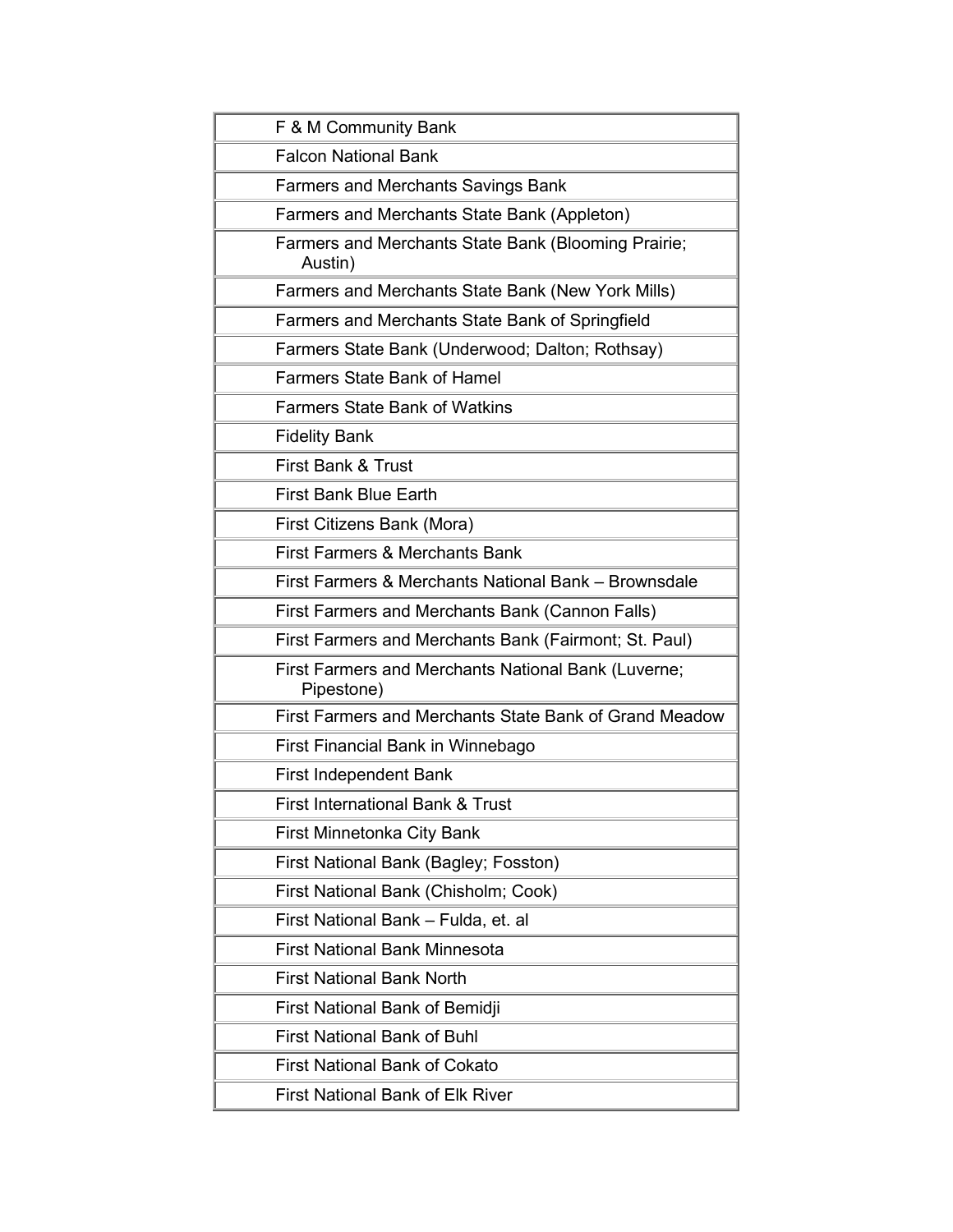<span id="page-3-0"></span>

| <b>First National Bank of Henning</b>    |
|------------------------------------------|
| <b>First National Bank of LeCenter</b>   |
| <b>First National Bank of Milaca</b>     |
| First National Bank of Moose Lake, The   |
| <b>First National Bank of Northfield</b> |
| <b>First National Bank of Waseca</b>     |
| <b>First Resource Bank</b>               |
| First Security Bank (Byron)              |
| <b>First Security Bank Canby</b>         |
| <b>First Security Bank Hendricks</b>     |
| First Security Bank - Sleepy Eye         |
| <b>First Southeast Bank</b>              |
| <b>First State Bank and Trust</b>        |
| First State Bank of Bigfork              |
| <b>First State Bank of LeCenter</b>      |
| <b>First State Bank of Rosemount</b>     |
| <b>First State Bank of Sauk Centre</b>   |
| First State Bank of Wyoming              |
| <b>First State Bank Southwest</b>        |
| First Western Bank & Trust               |
| Flagship Bank Minnesota                  |
| <b>FM Bank</b>                           |
| Foresight Bank                           |
| Frandsen Bank & Trust                    |
| <b>Franklin State Bank</b>               |
| <b>Freeport State Bank</b>               |
| Gateway Bank                             |
| <b>Glenwood State Bank</b>               |
| <b>Grand Marais State Bank</b>           |
| <b>Grand Rapids State Bank</b>           |
| <b>Grand Timber Bank</b>                 |
| Granite Bank                             |
| <b>Great Southern Bank</b>               |
| Great Western Bank                       |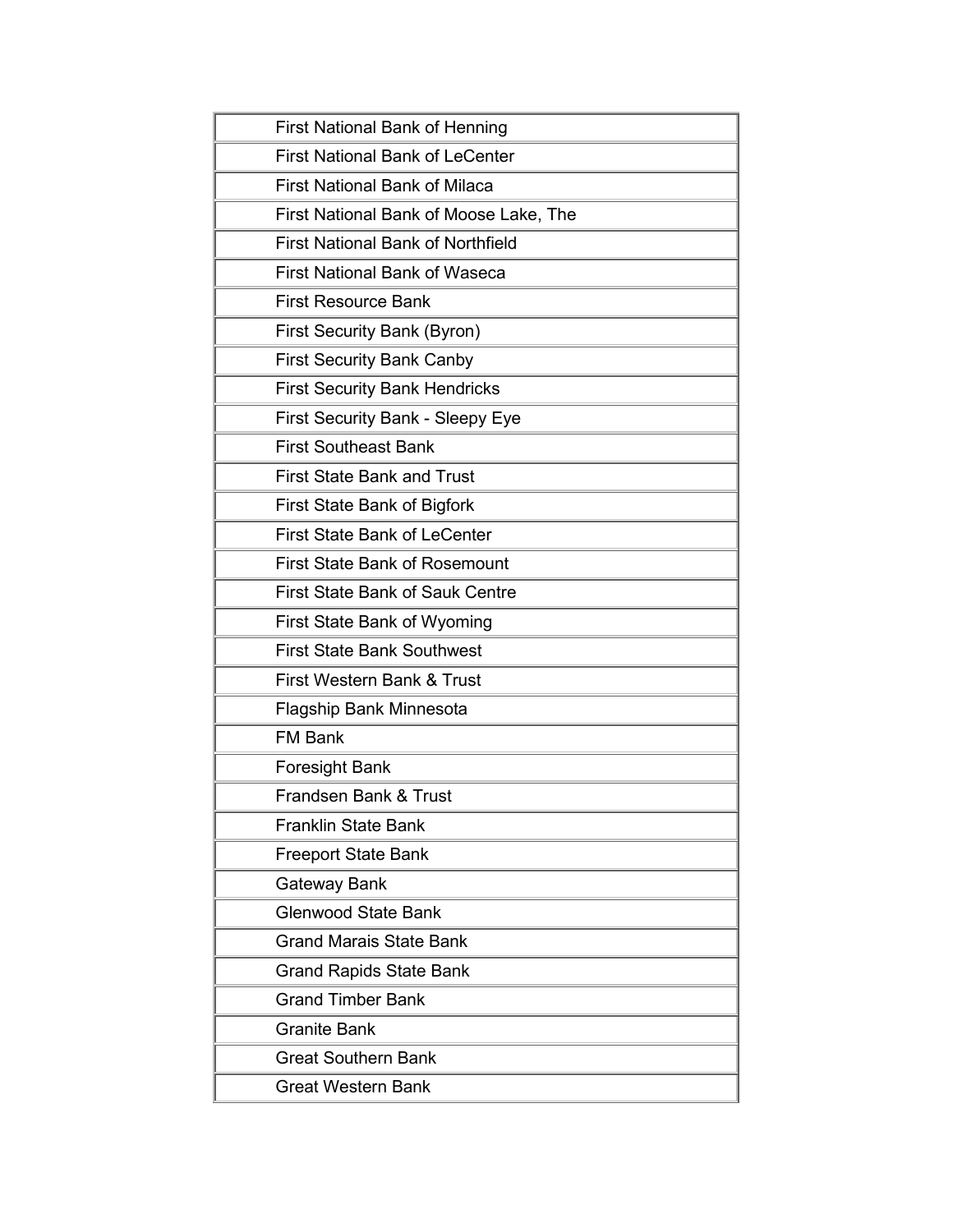<span id="page-4-4"></span><span id="page-4-3"></span><span id="page-4-2"></span><span id="page-4-1"></span><span id="page-4-0"></span>

| <b>Harvest Bank</b>                        |  |
|--------------------------------------------|--|
| Heritage Bank, NA                          |  |
| <b>Highland Bank</b>                       |  |
| Home Federal Savings Bank                  |  |
| Home State Bank                            |  |
| Home Town Bank                             |  |
| Hometown Community Bank                    |  |
| <b>Huntington National Bank</b>            |  |
| <b>Integrity Bank Plus</b>                 |  |
| Jackson Federal Savings & Loan Association |  |
| <b>Janesville State Bank</b>               |  |
| J P Morgan Chase Bank, NA                  |  |
| Kensington Bank                            |  |
| <b>Key Community Bank</b>                  |  |
| Lake Area Bank                             |  |
| Lake Bank, The                             |  |
| <b>Lake Central Bank</b>                   |  |
| Lake City Federal Bank                     |  |
| <b>Lake Community Bank</b>                 |  |
| Lake Elmo Bank                             |  |
| Lake Region Bank                           |  |
| <b>Lakeview Bank</b>                       |  |
| Liberty Bank Minnesota                     |  |
| Magnifi Financial Credit Union             |  |
| Manufacturers Bank & Trust Company         |  |
| Maple Bank                                 |  |
| <b>MBT Bank</b>                            |  |
| <b>Merchants Bank</b>                      |  |
| Merchants Bank of Indiana                  |  |
| Mid Minnesota Federal Credit Union         |  |
| <b>MidCountry Bank6</b>                    |  |
| <b>Midwest Bank</b>                        |  |
| MidWestOne Bank                            |  |
| Minnesota Bank & Trust                     |  |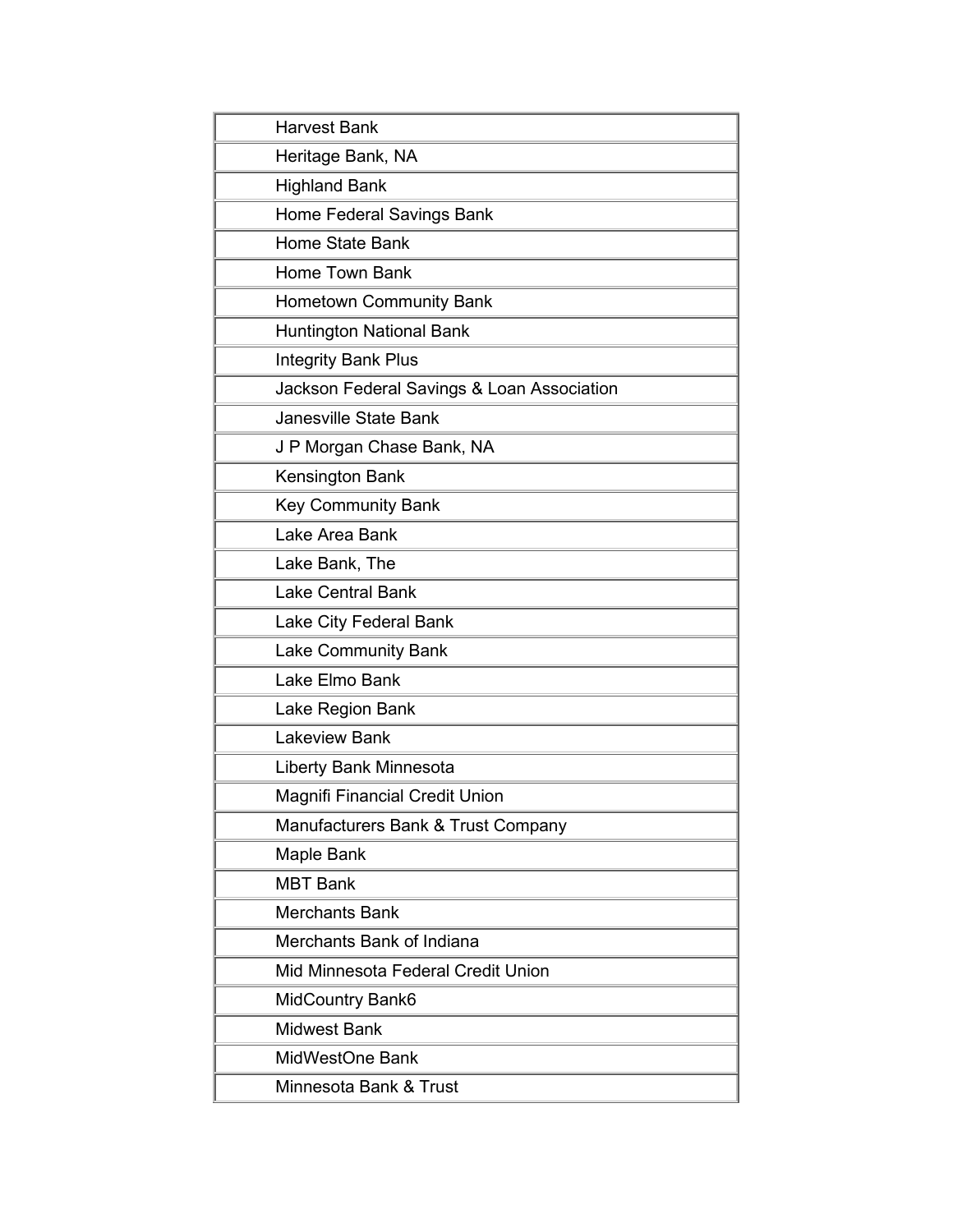<span id="page-5-2"></span><span id="page-5-1"></span><span id="page-5-0"></span>

| Minnesota National Bank                  |
|------------------------------------------|
| MinnStar Bank, N.A.                      |
| <b>Minnwest Bank</b>                     |
| <b>National Bank of Commerce</b>         |
| Neighborhood National Bank               |
| <b>New Market Bank</b>                   |
| North American Banking Company           |
| North Shore Bank of Commerce             |
| <b>North Star Bank</b>                   |
| <b>North Star Credit Union</b>           |
| Northeast Bank                           |
| Northern Sky Bank                        |
| Northern State Bank - Aurora             |
| Northern State Bank of Thief River Falls |
| Northern State Bank of Virginia          |
| Northern Trust Company, The              |
| Northwestern Bank, NA                    |
| Northwoods Bank of Minnesota             |
| <b>Old National Bank</b>                 |
| <b>ONB Bank (Olmsted National Bank)</b>  |
| <b>Park State Bank</b>                   |
| <b>Peoples Bank Midwest</b>              |
| Peoples State Bank - Plainview           |
| Peoples State Bank of Wells              |
| <b>Perennial Bank</b>                    |
| <b>Pine Country Bank</b>                 |
| <b>Pine Island Bank</b>                  |
| <b>Pine River State Bank</b>             |
| <b>Pioneer Bank</b>                      |
| <b>Platinum Bank</b>                     |
| <b>Premier Bank Minnesota</b>            |
| <b>Premier Bank Rochester</b>            |
| <b>Premier Banks</b>                     |
| <b>Prime Security Bank</b>               |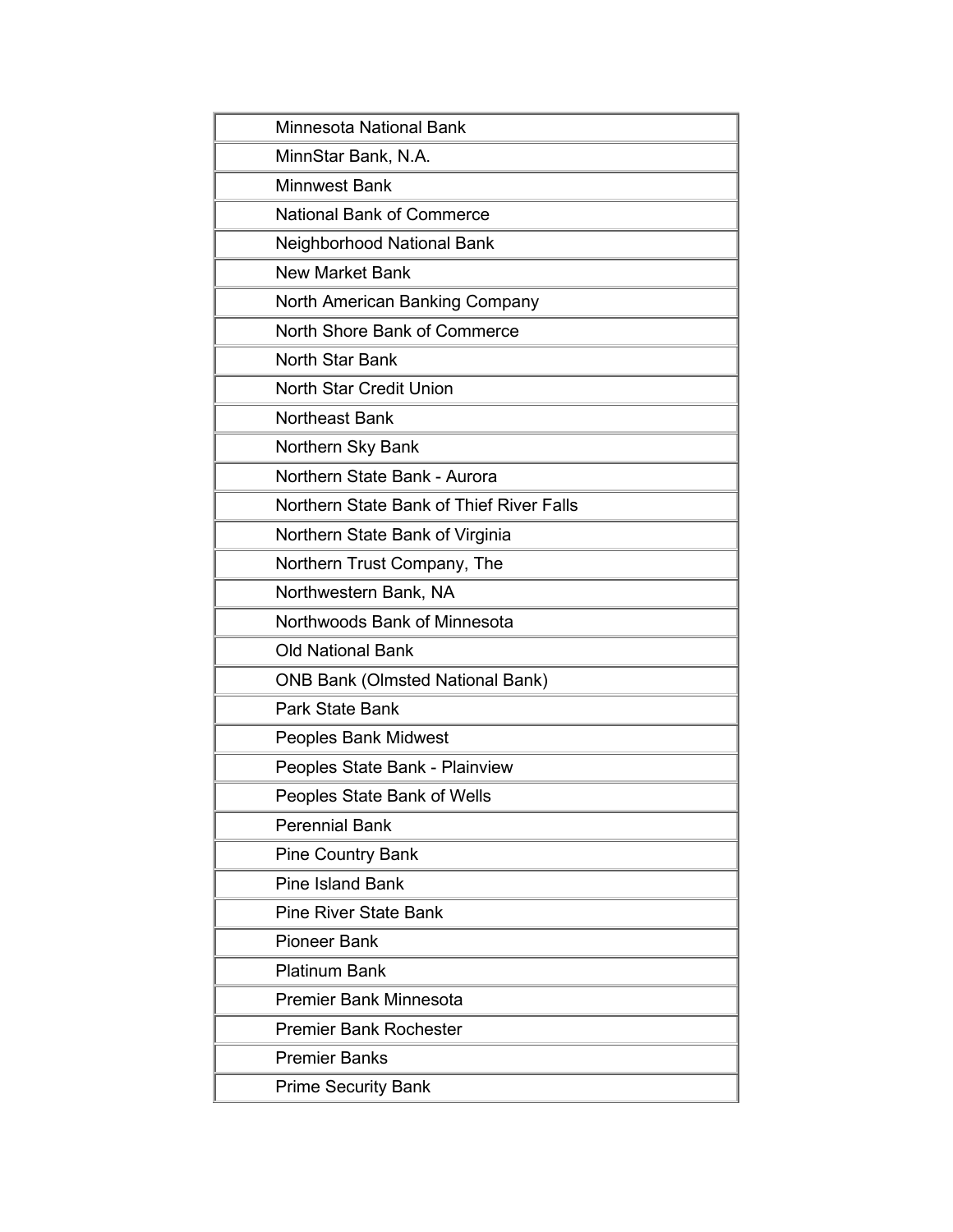<span id="page-6-1"></span><span id="page-6-0"></span>

| PrinsBank                                               |
|---------------------------------------------------------|
| Profinium, Inc.                                         |
| <b>ProGrowth Bank</b>                                   |
| <b>Red River State Bank</b>                             |
| <b>Red Rock Bank</b>                                    |
| <b>Reliance Bank</b>                                    |
| <b>Riverland Bank</b>                                   |
| <b>RiverWood Bank</b>                                   |
| <b>Root River State Bank</b>                            |
| Roundbank                                               |
| <b>Royal Credit Union</b>                               |
| <b>Rushford State Bank</b>                              |
| Security Bank & Trust Company                           |
| <b>Security Bank Minnesota</b>                          |
| <b>Security Bank USA</b>                                |
| <b>Security Savings Bank</b>                            |
| Security State Bank (Aitkin, Garrison and Grand Marais) |
| Security State Bank (Chancellor, SD)                    |
| Security State Bank of Hibbing                          |
| Security State Bank of Kenyon                           |
| <b>Security State Bank of Marine</b>                    |
| Security State Bank of Wanamingo                        |
| Security State Bank of Warroad, Minnesota               |
| <b>SharePoint Credit Union</b>                          |
| <b>Sherburne State Bank</b>                             |
| South Metro Federal Credit Union                        |
| <b>St. Clair State Bank</b>                             |
| <b>Star Bank</b>                                        |
| <b>State Bank of Chandler</b>                           |
| State Bank of Cold Spring                               |
| <b>State Bank of Danvers</b>                            |
| State Bank of Faribault, The                            |
| Stearns Bank, N.A.                                      |
| <b>Sterling State Bank</b>                              |